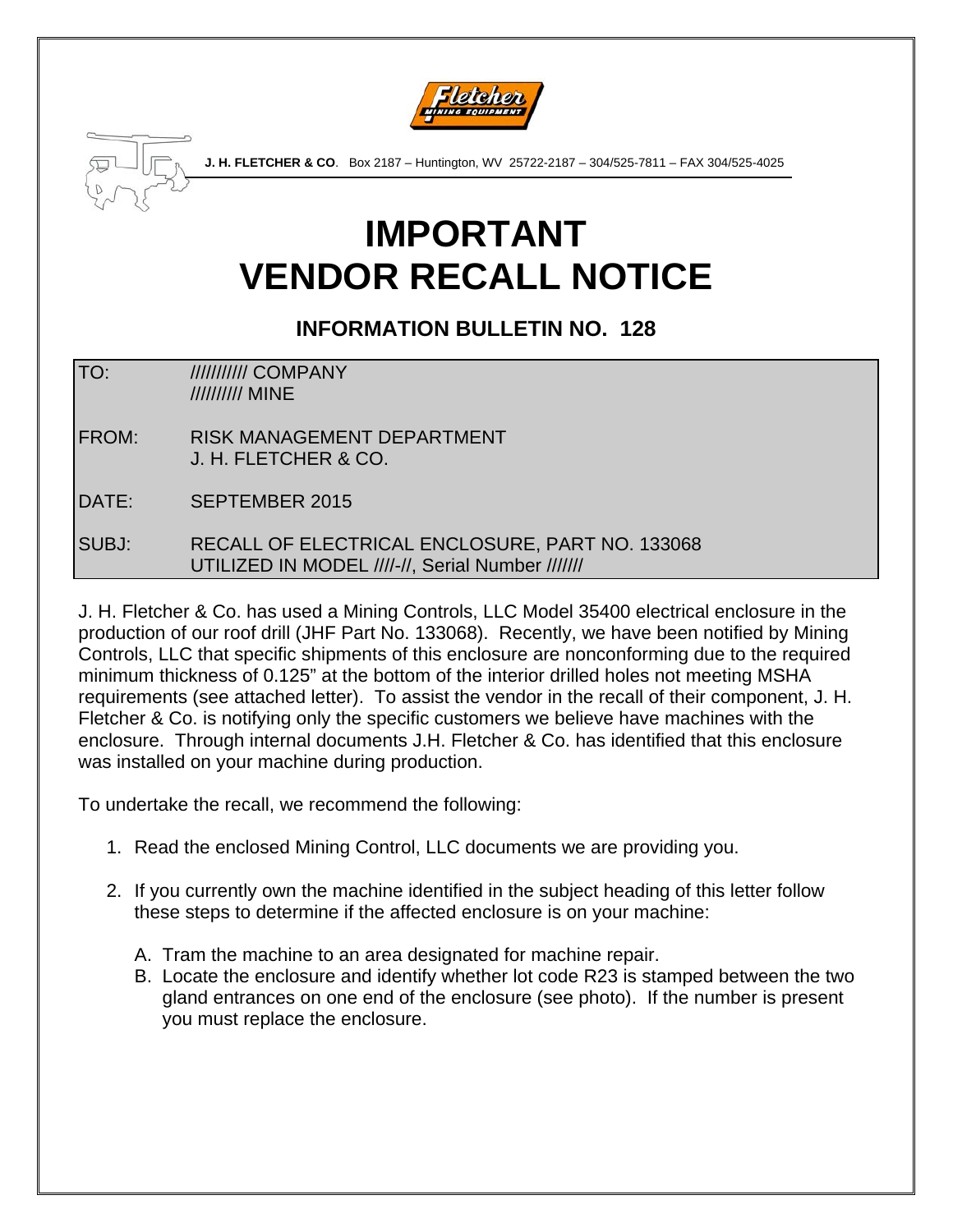Information Bulletin No. 128 Subject: Recall of MCI Enclosure Date: September 2015 Page 2

- 3. If you must replace the enclosure contact Mining Controls, LLC immediately for direction in replacing the component. You will receive a replacement from Mining Controls, LLC free of charge.
- 4. If you have any problems removing the enclosure or installing the new enclosure contact J.H. Fletcher & Co.
- 5. When you have replaced the enclosure return the Recall Verification Form by mail to J.H. Fletcher & Co., 402 High Street, Huntington, WV 25705, or email to (dcooper@jhfletcher.com).

Our records indicate that we utilized this component on your roof drill. This recall is for the specific machine(s) we have identified only. It does not affect any other Fletcher machine you may own.

We request that you take immediate steps to retrofit this machine with the replacement component.

If you have any questions or need assistance from our Service Department to evaluate your machine or to implement this recall, call the Sales Department or your local Fletcher field representative.

> THIS DOCUMENT, WHOLE OR IN PART, MAY NOT BE REPRODUCED IN ANY FORM WITHOUT THE PERMISSION OF J.H. FLETCHER & CO. PUBLICATION OF LESS THAN THIS COMPLETE DOCUMENT COULD BE MISLEADING TO THE READER IF YOU HAVE ANY QUESTIONS, OR TO REQUEST PERMISSION TO REPRODUCE THIS DOCUMENT, CONTACT THE RISK MANAGEMENT DEPARTMENT

FLETCHER®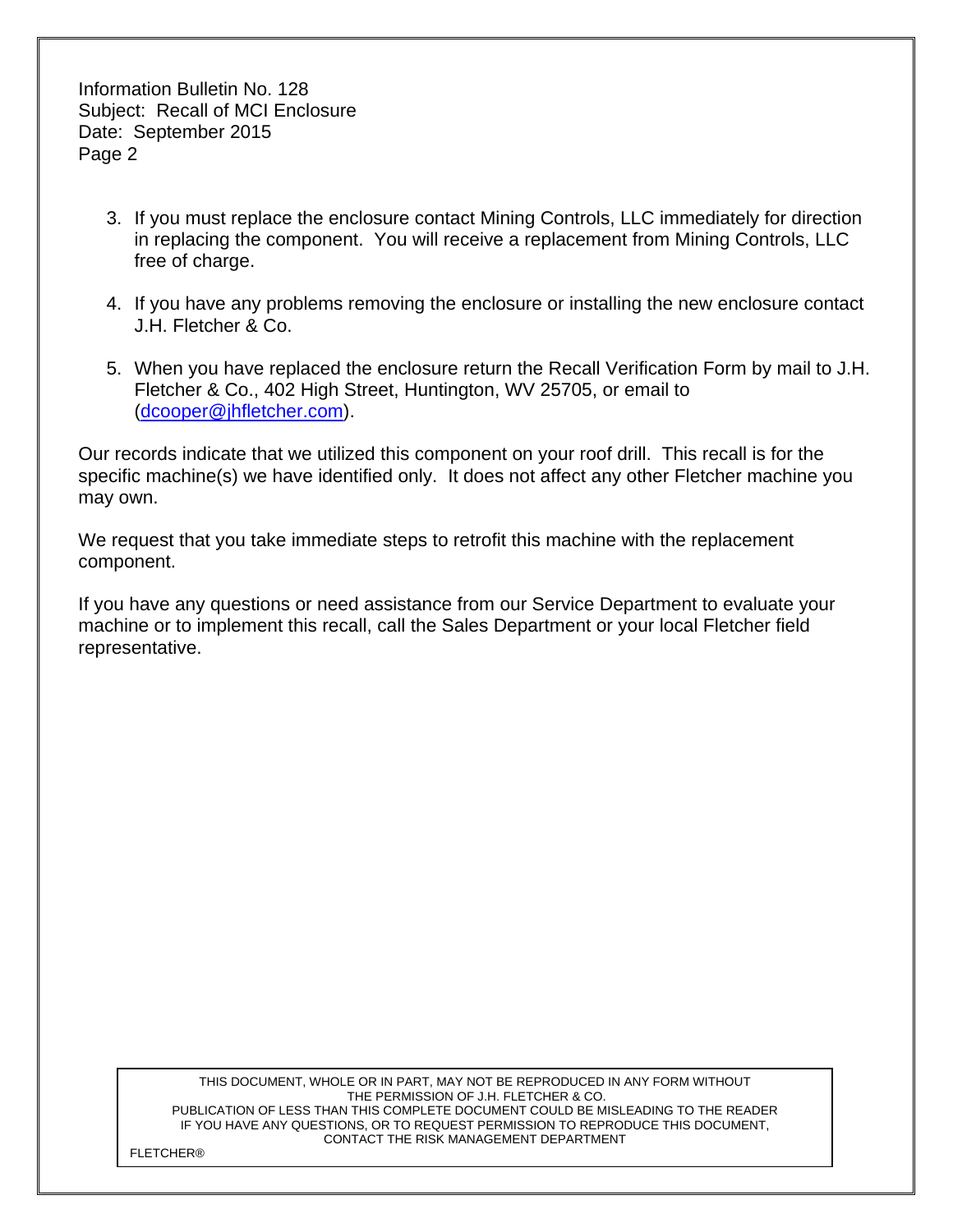Information Bulletin No. 128 Subject: Recall of MCI Enclosure Date: September 2015 Page 3

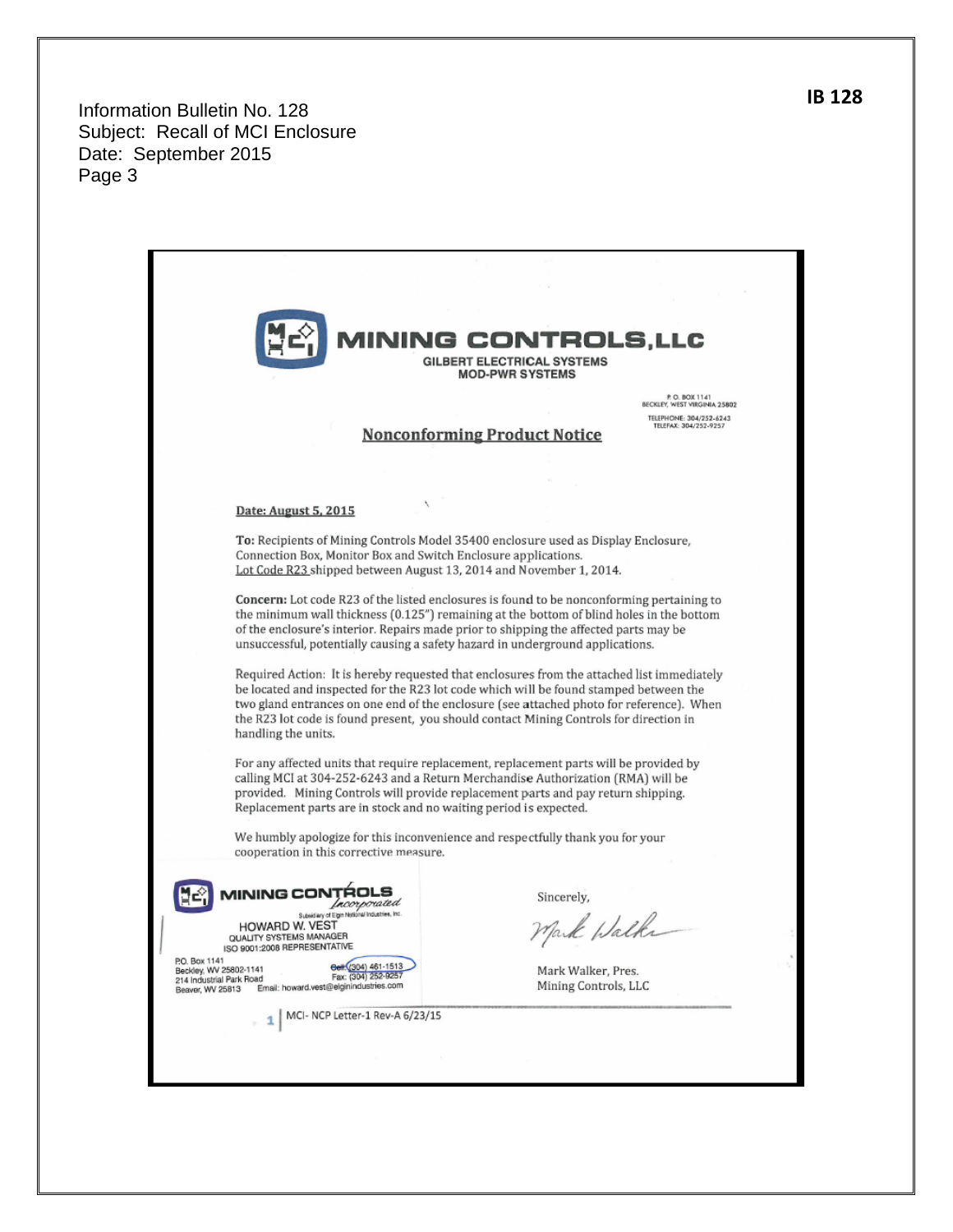Information Bulletin No. 128 Subject: Recall of MCI Enclosure Date: September 2015 Page 4



**IF LOT CODE R23 IS STAMPED ON THE ELECTRICAL ENCLOSURE ON YOUR MACHINE, THE ENCLOSURE MUST BE REPLACED.**